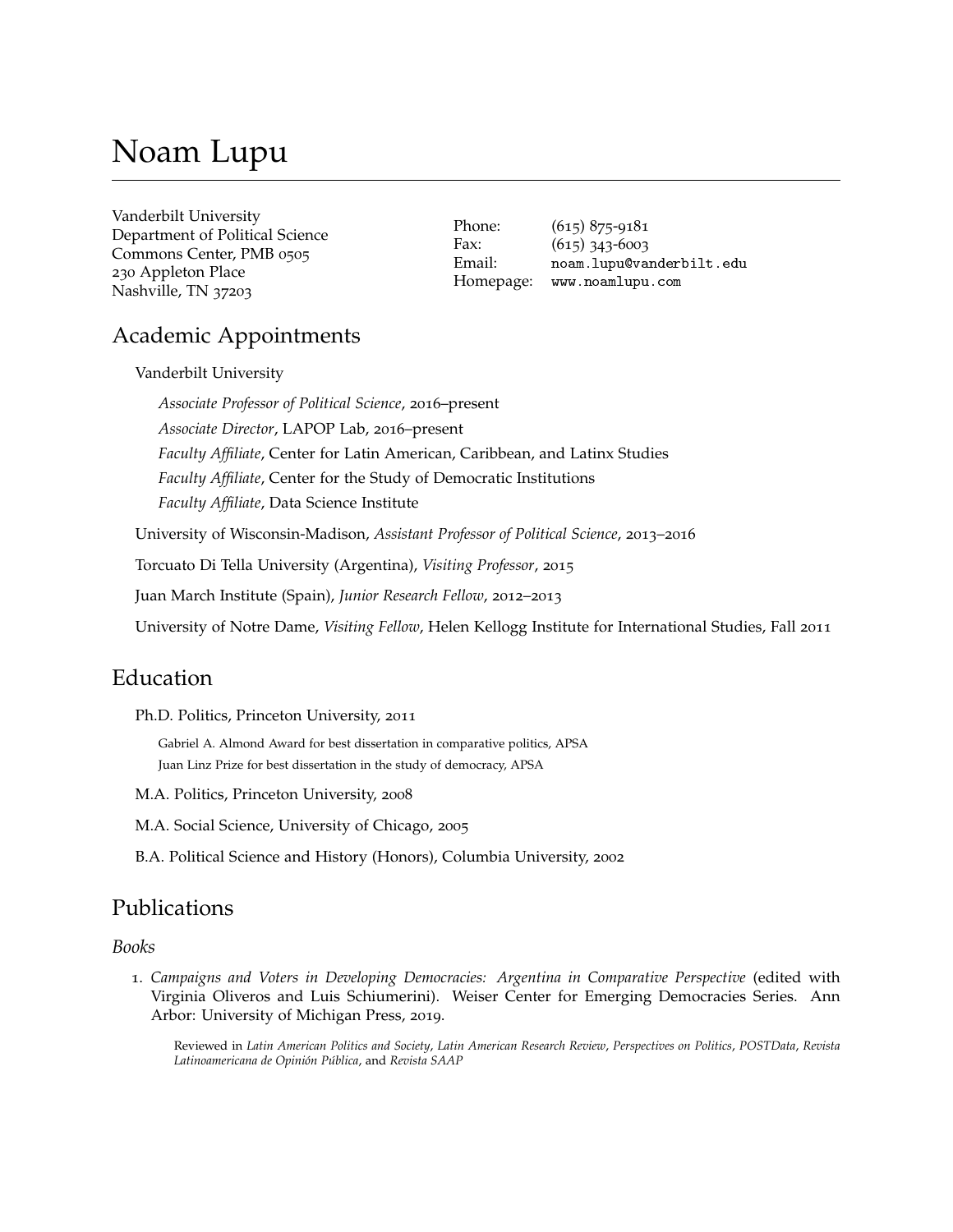- 2. *Party Brands in Crisis: Partisanship, Brand Dilution, and the Breakdown of Political Parties in Latin America*, New York: Cambridge University Press, 2016.
	- Reviewed in *Government and Opposition*, *Latin American Politics and Society*, *Latin American Research Review*, *Perspectives on Politics*, and *Revista Latinoamericana de Opinión Pública*

### *Special Issues*

- 1. *Understanding Unequal Representation* (edited with Brian Burgoon, Jonas Pontusson, and Wouter Schakel), special issue of *European Journal of Political Research* 61(2), 2022.
- 2. *Political Parties and Uncertainty in Developing Democracies* (edited with Rachel Beatty Riedl), special issue of *Comparative Political Studies* 46(11), 2013.

#### *Articles*

- 1. "Unequal Policy Responsiveness in Spain" (with Alejandro Tirado Castro), *Socio-Economic Review* (forthcoming).
- 2. "Understanding Unequal Representation" (with Brian Burgoon, Jonas Pontusson, and Wouter Schakel), *European Journal of Political Research* 61(2): 297–303 (2022).
- 3. "Why Are the Affluent Better Represented Around the World?" (with Zach Warner), *European Journal of Political Research* 61(1): 67–85 (2022).
- 4. "Affluence and Congruence: Unequal Representation Around the World" (with Zach Warner), *Journal of Politics* 84(1): 276–290 (2022).
- 5. "When Do Voters Sanction Corrupt Politicians?" (with Marko Klasnja and Joshua Tucker), ˘ *Journal of Experimental Political Science* 8(2): 161–171 (2021).
- 6. "The Early COVID-19 Pandemic and Democratic Attitudes" (with Elizabeth J. Zechmeister), *PLOS One* (2021).
- 7. "The White Working Class and the 2016 Election" (with Nicholas Carnes), *Perspectives on Politics* 19(1): 55–72 (2021).
- 8. "Messaging Mistrust in Latin America" (with Mariana V. Ramírez Bustamante and Elizabeth J. Zechmeister), *Journal of Democracy* 31(3): 160–171 (2020).
- 9. "Maximizing Benefits from Survey-Based Research" (with Elizabeth J. Zechmeister), *PS: Political Science & Politics* 51(3): 563–565 (2018).
- 10. "Advances in Survey Methods for the Developing World" (with Kristin Michelitch), *Annual Review of Political Science* 21: 195–214 (2018).
- 11. "The Legacy of Political Violence across Generations" (with Leonid Peisakhin), *American Journal of Political Science* 61(4): 836–851 (2017).

Gregory Leubbert Article Award, Comparative Politics section, APSA (2018) Listed in "Must-Read Scholarship on Political Violence From 2017," Political Violence @ a Glance

- 12. "A New Measure of Congruence: The Earth Mover's Distance" (with Lucía Selios and Zach Warner), *Political Analysis* 25(1): 95–113 (2017).
- 13. "Do Voters Dislike Working-Class Candidates? Voter Biases and the Descriptive Underrepresentation of the Working Class" (with Nicholas Carnes), *American Political Science Review* 110(4): 832–844 (2016).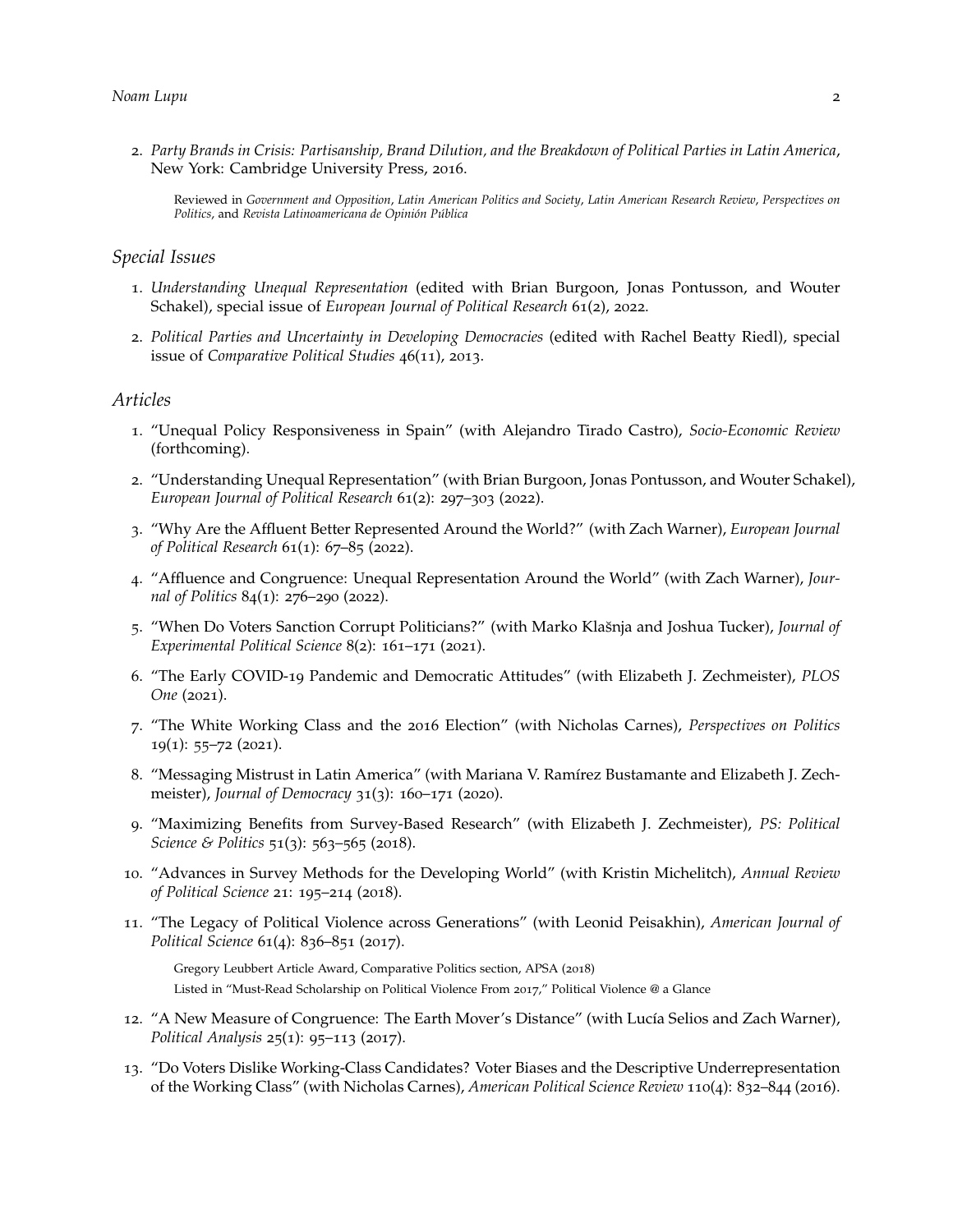- 14. "The End of the Kirchner Era," *Journal of Democracy* 27(2): 35–49 (2016).
- 15. "What Good is a College Degree? Education and Leader Quality Reconsidered" (with Nicholas Carnes), *Journal of Politics* 78(1): 35–49 (2016).
- 16. "Party Polarization and Mass Partisanship: A Comparative Perspective," *Political Behavior* 37(2): 331–356 (2015).

GESIS Klingemann Prize, Comparative Study of Electoral Systems (2015)

17. "Rethinking the Comparative Perspective on Class and Representation: Evidence from Latin America" (with Nicholas Carnes), *American Journal of Political Science* 59(1): 1–18 (2015).

Sage Paper Award, Comparative Politics section, APSA (2013)

18. "Brand Dilution and the Breakdown of Political Parties in Latin America," *World Politics* 66(4): 561– 602 (2014).

Reprinted in Spanish as "La dilución de marca y el colapso de los partidos políticos en América Latina," in *Representación política en América Latina: Partidos políticos, elecciones y reglas*, ed. Fernando Tuesta Soldevilla, Lima: Jurado Nacional Electoral, pp. 33–71 (2016).

Jack Walker Award, Political Organizations and Parties section, APSA (2016)

Alexander L. George Article Award, Qualitative and Multi-Method Research section, APSA (2015)

- 19. "Political Parties and Uncertainty in Developing Democracies" (with Rachel Beatty Riedl), *Comparative Political Studies* 46(11): 1339–1365 (2013).
- 20. "Party Brands and Partisanship: Theory with Evidence from a Survey Experiment in Argentina," *American Journal of Political Science* 57(1): 49–64 (2013).

Best Paper Award, Political Institutions section, LASA (2012)

21. "The Structure of Inequality and the Politics of Redistribution" (with Jonas Pontusson), *American Political Science Review* 105(2): 316–336 (2011).

Honorable Mention, Sage Paper Award, Comparative Politics section, APSA (2011)

- 22. "Who Votes for *chavismo*? Class Voting in Hugo Chávez's Venezuela," *Latin American Research Review*  $45(1)$ : 7-32 (2010).
- 23. "Democracy, Interrupted: Regime Change and Partisanship in Twentieth-Century Argentina" (with Susan C. Stokes), *Electoral Studies* 29(1): 91–104 (2010).
- 24. "The Social Bases of Political Parties in Argentina, 1912-2003" (with Susan C. Stokes), *Latin American Research Review* 44(1): 58–87 (2009).

Reprinted in Spanish as "Las bases sociales de los partidos políticos en Argentina, 1912-2003," *Desarrollo Económico* 48(192): 515–542 (2009).

- 25. "Towards a New Articulation of Alternative Development: Lessons from Coca Supply Reduction in Bolivia," *Development Policy Review* 22(4): 405–421 (2004).
- 26. "Memory Vanished, Absent, and Confined: The Countermemorial Project in 1980s and 1990s Germany," *History & Memory* 15(2): 130–164 (2003).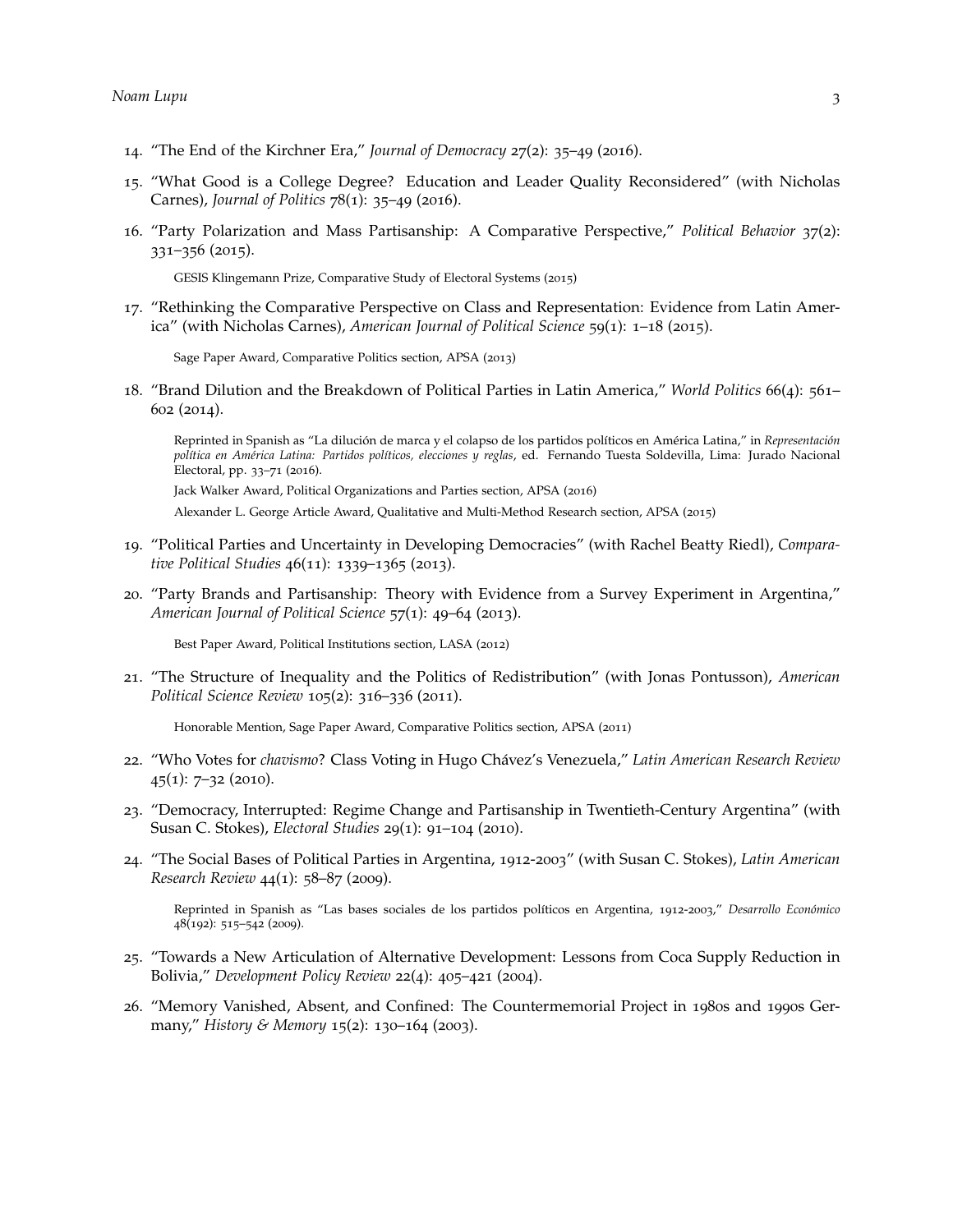### *Book Chapters*

- 1. "What Do Voters Think About the Descriptive Underrepresentation of the Working Class?" (with Nicholas Carnes), in *Contested Representation: Challenges, Shortcomings and Reforms*, edited by Claudia Landwehr, Thomas Saalfeld, and Armin Schäfer. SSRC Anxieties of Democracy Series. New York: Cambridge University Press (2022).
- 2. "Toward a Theory of Campaigns and Voters in Developing Democracies" (with Virginia Oliveros and Luis Schiumerini), in *Campaigns and Voters in Developing Democracies: Argentina in Comparative Perspective*, edited by Noam Lupu, Virginia Oliveros, and Luis Schiumerini. Ann Arbor: University of Michigan Press, pp. 1–27 (2019).
- 3. "Why Does Wealth Affect Vote Choice?" in *Campaigns and Voters in Developing Democracies: Argentina in Comparative Perspective*, edited by Noam Lupu, Virginia Oliveros, and Luis Schiumerini. Ann Arbor: University of Michigan Press, pp. 72–88 (2019).
- 4. "Party Brands, Partisan Erosion, and Party Breakdown," in *Latin American Party Systems: Institutionalization, Decay, and Collapse*, edited by Scott Mainwaring. New York: Cambridge University Press, pp. 359–379 (2018).
- 5. "Mass-Elite Congruence and Representation in Argentina" (with Zach Warner), in *Malaise in Representation in Latin American Countries: Chile, Argentina, Uruguay*, edited by Alfredo Joignant, Mauricio Morales, and Claudio Fuentes. New York: Palgrave Macmillan, pp. 281–302 (2017).
- 6. "Building Party Brands in Argentina and Brazil," in *Challenges of Party-Building in Latin America*, edited by Jorge Domínguez, Steven Levitsky, James Loxton, and Brandon Van Dyck. New York: Cambridge University Press, pp. 76–99 (2016).
- 7. "Partisanship in Latin America," in *The Latin American Voter: Pursuing Representation and Accountability in Challenging Contexts*, edited by Ryan E. Carlin, Matthew M. Singer, and Elizabeth J. Zechmeister. Ann Arbor: University of Michigan Press, pp. 226–245 (2015).
- 8. "Political Parties and Party Systems," in *Routledge Handbook of Comparative Political Institutions*, edited by Jennifer Gandhi and Rubén Ruiz-Rufino. London: Routledge, pp. 128–144 (2015).

### *Publications in Spanish*

- 1. "Derecha y Democracia en América Latina" [The Right and Democracy in Latin America] (with Virginia Oliveros and Luis Schiumerini), *Población y Sociedad* 28(2): 80–100 (2021).
- 2. "Nacionalización e institucionalización de partidos en la Argentina del siglo XX" [Nationalization and Party Institutionalization in Twentieth-Century Argentina], in *Sistemas de partidos en América Latina: Causas y consecuencias de su equilibrio inestable*, ed. Mariano Torcal, Buenos Aires: Siglo XXI, pp. 183–202 (2015).

### *Survey Studies*

- 1. *2019 Argentine Panel Election Study* (with Virginia Oliveros and Luis Schiumerini).
- 2. *2015 Argentine Panel Election Study* (with Carlos Gervasoni, Virginia Oliveros, and Luis Schiumerini).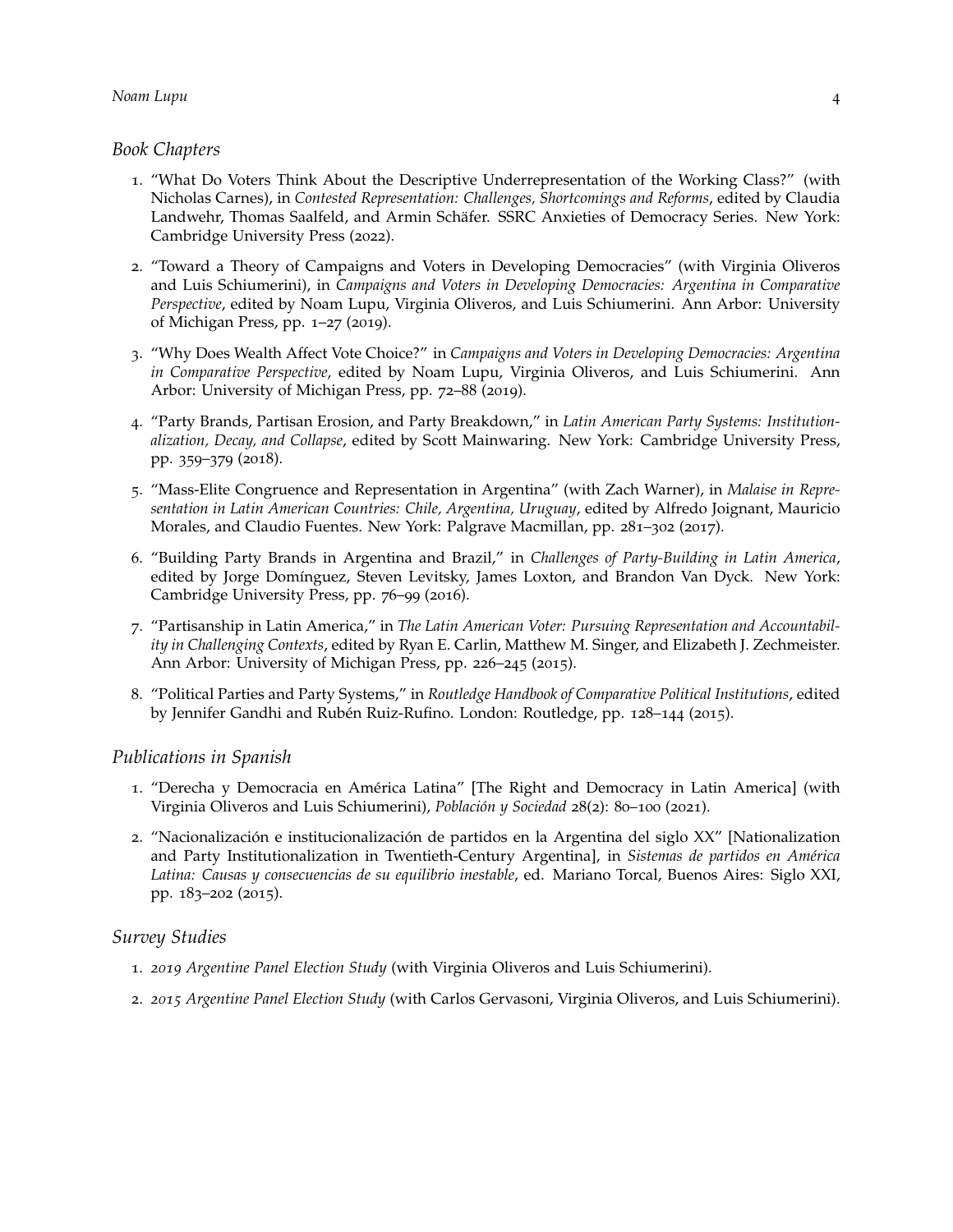#### *Essays and Reviews*

- 1. Review of Andrews-Lee, Caitlin, *The Emergence and Revival of Charismatic Movements: Argentine Peronism and Venezuelan Chavismo*, Cambridge University Press, *Journal of Interdisciplinary History* (forthcoming).
- 2. Review of Campello, Daniella, and Cesar Zucco, *The Volatility Curse: Exogenous Shocks and Representation in Resource-Rich Democracies*, Cambridge University Press, *Perspectives on Politics* 19(3): 1025–1027  $(2021).$
- 3. "Civil Wars and Their Aftermath," *Latin American Research Review* 55(4): 829–838 (2020).
- 4. Review of Hilgers, Tina, and Laura Macdonald (eds.), *Violence in Latin America and the Caribbean: Subnational Structures, Institutions, and Clientelistic Networks*, Cambridge University Press, *Bulletin of Latin American Research* 39(4): 548–549 (2020).
- 5. Review of Garay, Candelaria, *Social Policy Expansion in Latin America*, Cambridge University Press, *Perspectives on Politics* 16(4): 1198–1199 (2018).
- 6. Review of Masket, Seth E., *The Inevitable Party: Why Attempts to Kill the Party System Fail and How they Weaken Democracy*, Oxford University Press, *Perspectives on Politics* 15(3): 836–837 (2017).
- 7. Review of Weitz-Shapiro, Rebecca, *Curbing Clientelism in Argentina: Politics, Poverty, and Social Policy*, Cambridge University Press, *Latin American Politics and Society* 57(3): 163–166 (2015).
- 8. "Class and Representation in Latin America," *Swiss Political Science Review* 21(2): 229–236 (2015).
- 9. Review of Moser, Robert G., and Ethan Scheiner, *Electoral Systems and Political Context: How the Effects of Rules Vary Across New and Established Democracies*, Cambridge University Press, *Political Science Quarterly* 128(4): 794–795 (2013).
- 10. "The 2011 general elections in Peru," *Electoral Studies* 31(3): 621–624 (2012).
- 11. Review of Kitschelt, Herbert, Kirk Hawkins, Juan Pablo Luna, Guillermo Rosas, and Elizabeth J. Zechmeister, *Latin American Party Systems*, Cambridge University Press, *Comparative Political Studies* 44(12): 1700–1703 (2011).
- 12. "The 2009 legislative elections in Argentina," *Electoral Studies* 29(1): 174–177 (2010).

### *Research Reports*

- 1. *Pulse of Democracy* (edited with Mariana Rodríguez and Elizabeth J. Zechmeister). Nashville, TN: LAPOP, 2021.
- 2. "Are We Achieving the Sustainable Development Goals? Using AmericasBarometer Data to Measure Progress in the Americas" (with Mariana V. Ramírez Bustamante and Laura M. Sellers). *Insights* Report. Nashville, TN: LAPOP, 2020.
- 3. *Pulse of Democracy* (edited with Elizabeth J. Zechmeister). Nashville, TN: LAPOP, 2019.
- 4. "Social Media and Political Attitudes" (with Elizabeth J. Zechmeister and Mariana V. Ramírez Bustamante), in *Pulse of Democracy*, edited by Elizabeth J. Zechmeister and Noam Lupu. Nashville, TN: LAPOP, 2019.
- 5. *The Effect of Corruption on Political Behavior in the Peruvian Amazon: Impact Evaluation of Informational Campaigns to Increase Awareness of Corruption in Politics*. Washington, D.C.: U.S. Agency for International Development, 2018.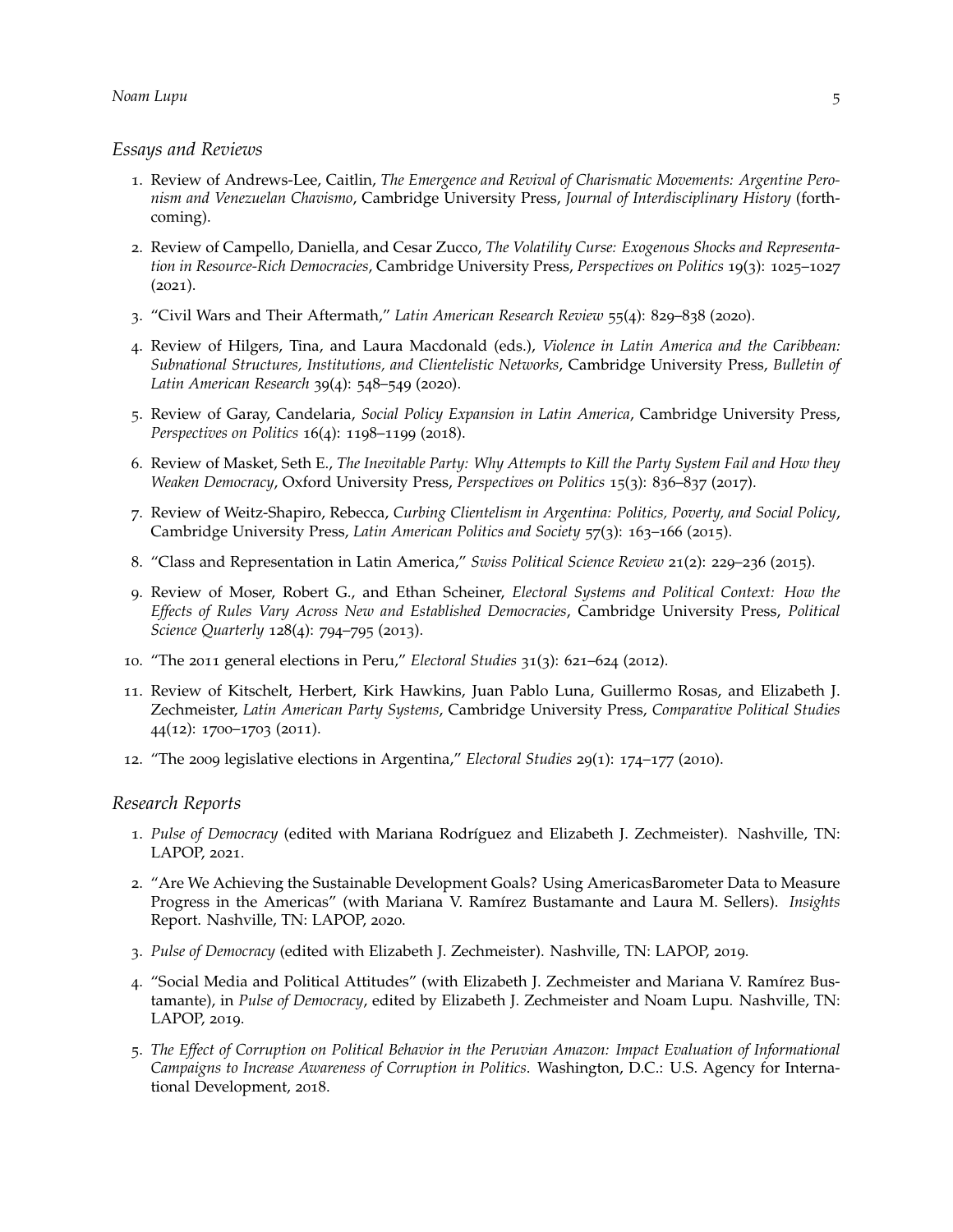- 6. "Democracy and Governance in the Americas: Key Findings from LAPOP's AmericasBarometer" (with Mollie J. Cohen and Elizabeth J. Zechmeister). *Insights* Report. Nashville, TN: LAPOP, 2017.
- 7. *The Political Culture of Democracy in the Americas, 2016/17: A Comparative Study of Governance and Democracy* (edited with Mollie J. Cohen and Elizabeth J. Zechmeister). Nashville, TN: LAPOP, 2017.
- 8. "Corruption in the Americas," in *The Political Culture of Democracy in the Americas, 2016/17: A Comparative Study of Governance and Democracy*, edited by Mollie J. Cohen, Noam Lupu, and Elizabeth J. Zechmeister. Nashville, TN: LAPOP, 2017.
- 9. "European Political Parties in the Wake of Crisis: Lessons from Latin America," *APSA-CP Newsletter*, Fall 2013, pp. 7–8.
- 10. "How Government by the Privileged Distorts Democracies" (with Nicholas Carnes), *Key Findings*, Scholars Strategy Network, July 2013.

### Research in Progress

#### *Inequality and Representation*

- 1. *Why the Rich Govern: Elections and Biased Representation in the World's Democracies* (with Nicholas Carnes).
- 2. *Unequal Democracies: Public Policy, Responsiveness, and Redistribution in an Era of Rising Economic Inequality* (coedited with Jonas Pontusson). Under review.
- 3. "The Political Puzzle of Rising Inequality" (with Jonas Pontusson). Chapter prepared for *Unequal Democracies: Public Policy, Responsiveness, and Redistribution in an Era of Rising Economic Inequality*, edited by Noam Lupu and Jonas Pontusson. Under review.
- 4. "Working-Class Officeholding in the OECD" (with Nicholas Carnes). Chapter prepared for *Unequal Democracies: Public Policy, Responsiveness, and Redistribution in an Era of Rising Economic Inequality*, edited by Noam Lupu and Jonas Pontusson. Under review.
- 5. "Are There Social Class Gaps in Nascent Political Ambition? Survey Evidence from the Americas" (with Nicholas Carnes). Under review.
- 6. "The Economic Backgrounds of Politicians" (with Nicholas Carnes). Prepared for *Annual Review of Political Science*.
- 7. "Inequality and the Weak Parties Trap in Latin America." Chapter prepared for *Latin America and Caribbean Inequality Review*.

#### *Violence*

- 1. *Children of Violence: Victims in the Shadow of Conflict* (with Leonid Peisakhin).
- 2. "The Political Consequences of Criminal Violence: Applying MRP to Mexican Survey Data" (with Joshua D. Clinton and Claire Q. Evans).
- 3. "Public Opinion on Lethal Violence against Women in Mexico: A Mismatch Between Preferences and Expectations of Justice" (with Daniela T. Barba Sánchez and Elizabeth J. Zechmeister). Under review.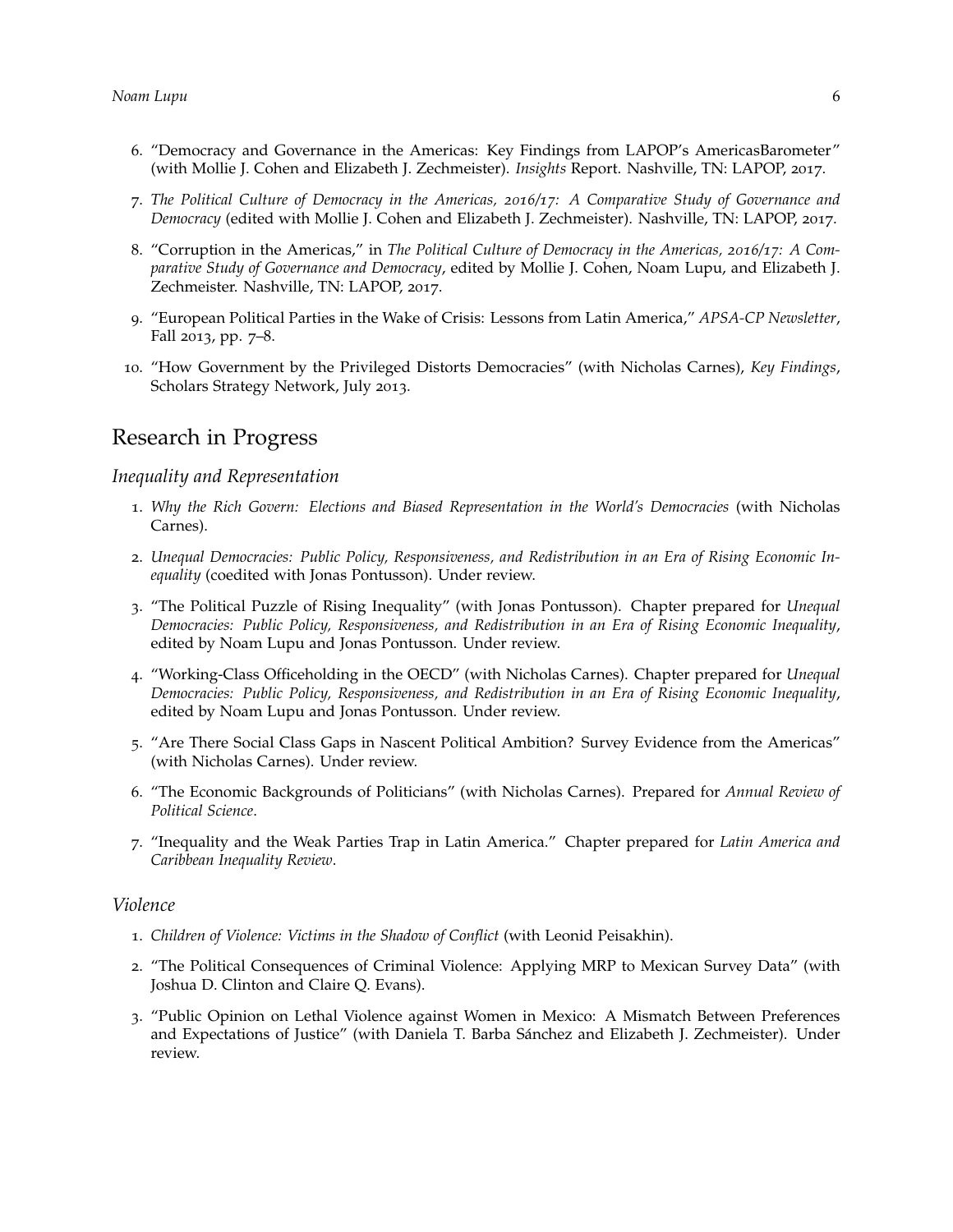### *Political Behavior*

- 1. "Poll Workers and the Effects of Political Participation."
- 2. "Class and Affective Polarization: Evidence from Argentina" (with Virginia Oliveros and Luis Schiumerini).
- 3. "Corruption and Democratic Attitudes: Evidence from a Natural Experiment in Peru" (with Oscar Castorena, Adam Wolsky, and Elizabeth J. Zechmeister).
- 4. "Understanding Democratic Attitudes Across Generations in Latin America."

#### *Survey Methods*

- 1. "How Worried Should We Be? The Implications of Fabricated Survey Data for Political Science" (with Oscar Castorena, Mollie J. Cohen, and Elizabeth J. Zechmeister). Revise and resubmit.
- 2. "Online Surveys in Latin America" (with Oscar Castorena, Maita Schade, and Elizabeth J. Zechmeister). Revise and resubmit.
- 3. "Comparing Two Common Approaches to Within-Household Sampling: A Field Experiment in Costa Rica" (with J. Daniel Montalvo, Mitchell A. Seligson, Elizabeth J. Zechmeister, and Kirill Zhirkov). Under review.
- 4. "Survey Mode Effects in a Developing Country: Comparing Phone and Face-to-Face Surveys in Costa Rica" (with Adam Wolsky).
- 5. "Survey Sampling Using Computer Vision Tools" (with Zach Warner).

### Keynote Lectures

IV Latin American Political Methods Meeting (LAPolMeth), November 2020

73rd Annual Conference of the World Association for Public Opinion Research (WAPOR) and 9th Congress of WAPOR Latin America, October 2020

### Conference Presentations and Invited Talks

2023: Chicago, Columbia

2022: AAPOR, APSA, Berkeley, Department of State, EPSA, Hebrew, IADB, IC3JM, ISA, LASA, Montreal, National Defense University, Spanish Ministry of Foreign Affairs, Stanford, UNU-WIDER

2021: APSA, CIDE, EPSA, EUI, Geneva, LASA, NALAS, REPAL, Tulane, USC

2020: APSA, BigSurv20, Di Tella, FGV, Fundaungo, Geneva, ONPE Peru, Oxford, WAPOR Latin America

2019: Aarhus, Amsterdam, Columbia, Facebook, FGV-SP, Geneva, IDEA International, LASA, NCSL, Notre Dame, Pittsburgh, Princeton, Rice, SSRC, UFMG, UNB, Yale

2018: AMECIP, APSA, IC3JM, Catholic University of Chile, ECLAC, Geneva, Harvard, Hebrew, International Conference on Governance, Crime, and Justice Statistics, MWEPS, Montreal, NYU Abu Dhabi, Reed, SeLAB, Stanford, WashU, WhatsApp, World Bank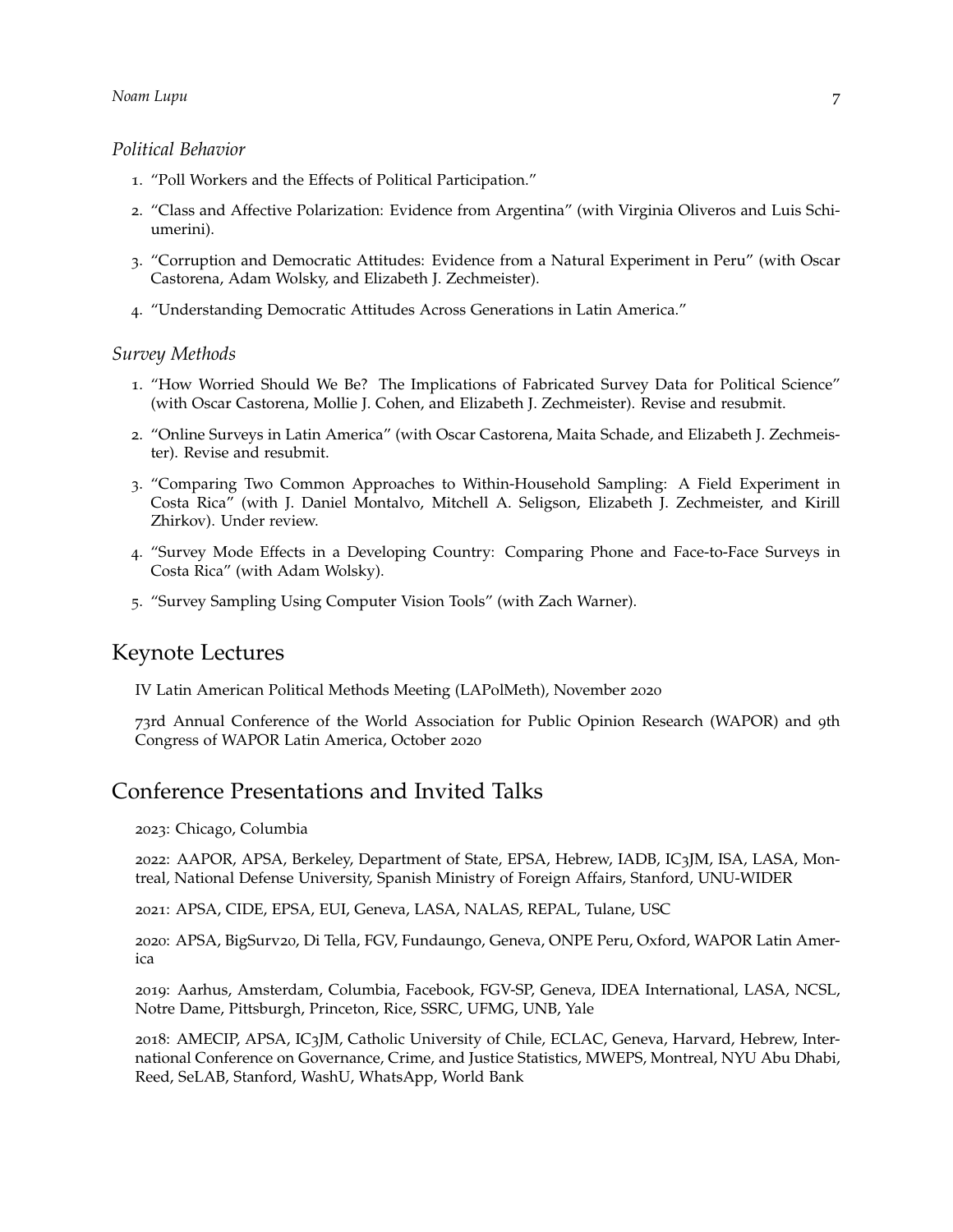2017: Aarhus, APSA, Costa Rica, EPSA, FIU, Hebrew, Institute for Advanced Study in Toulouse, LASA, NYU Abu Dhabi, OECD, Yale

2016: APSA, Di Tella, Illinois, MIT, MPSA, SUNY-Buffalo, University of the Republic of Uruguay, WAPOR Latin America, Yale

2015: APSA, Catholic University of Chile, CIDE, Di Tella, Diego Portales, ETH–Zurich, Geneva, ITAM, Oxford, Princeton, Vanderbilt

2014: APSA, Chicago, Di Tella, Duke–UNC, EPSA, FLACSO-ISA Joint Conference, Harvard, IC3JM, LASA, Lund, MPSA, Notre Dame, Peruvian Congress of Electoral Studies, UT-Austin, Vanderbilt

2013: APSA, EPSA, Hebrew, Hertie, MPSA, Princeton, Salamanca, Vanderbilt

2012: Autonomous University of Barcelona, Catholic University of Chile, Columbia, Di Tella, Harvard, LASA, MPSA, Oxford, Salamanca, UCSD, University of the Republic of Uruguay, Vanderbilt, Yale

2011: APSA, Chicago, FGV-Rio, Juan March, Notre Dame, Northwestern, NYU, Oxford, SPSA, Tulane

2010: APSA, CGU, Graduate Institute of Geneva, LASA, MPSA, Rochester, Wisconsin

2009: APSA, Catholic University of Córdoba, MPSA, Oxford, SAAP, San Andrés

2008: CES, CIDOB Foundation, MPSA, Yale

2007: LASA, MPSA, Yale

2006: Di Tella

# Fellowships and Awards

Theda Skocpol Prize for Emerging Scholars, Comparative Politics section, APSA (2021) – *awarded to a scholar up to ten years post-PhD whose work has made impactful empirical, theoretical and/or methodological contributions to the study of comparative politics*

Emerging Scholar Award, Elections, Public Opinion, and Voting Behavior section, APSA (2021) – *recognizes a top scholar in the field who is within 10 years of the PhD*

Visiting Scholar, University of Geneva (Spring 2020)

Gregory Leubbert Article Award (with Leonid Peisakhin), Comparative Politics Section, APSA (2018) – *for best article in comparative politics published in the previous two years*

Lijphart/Przeworski/Verba Dataset Award (with Mitchell Seligson and Elizabeth Zechmeister), Comparative Politics section, APSA (2018) – *awarded to LAPOP's AmericasBarometer for the best dataset in comparative politics*

Jack Walker Award, Political Organizations and Parties section, APSA (2016) – *awarded to the best article published in the previous two years on political organizations and parties*

Alexander L. George Article Award, Qualitative and Multi-Method Research section, APSA (2015) – *awarded to an article or chapter published in the previous year that demonstrates excellence in the development or application of qualitative methods*

GESIS Klingemann Prize, Comparative Study of Electoral Systems (2015) – *for best scholarship published or finalized in the prior calendar year that uses CSES data*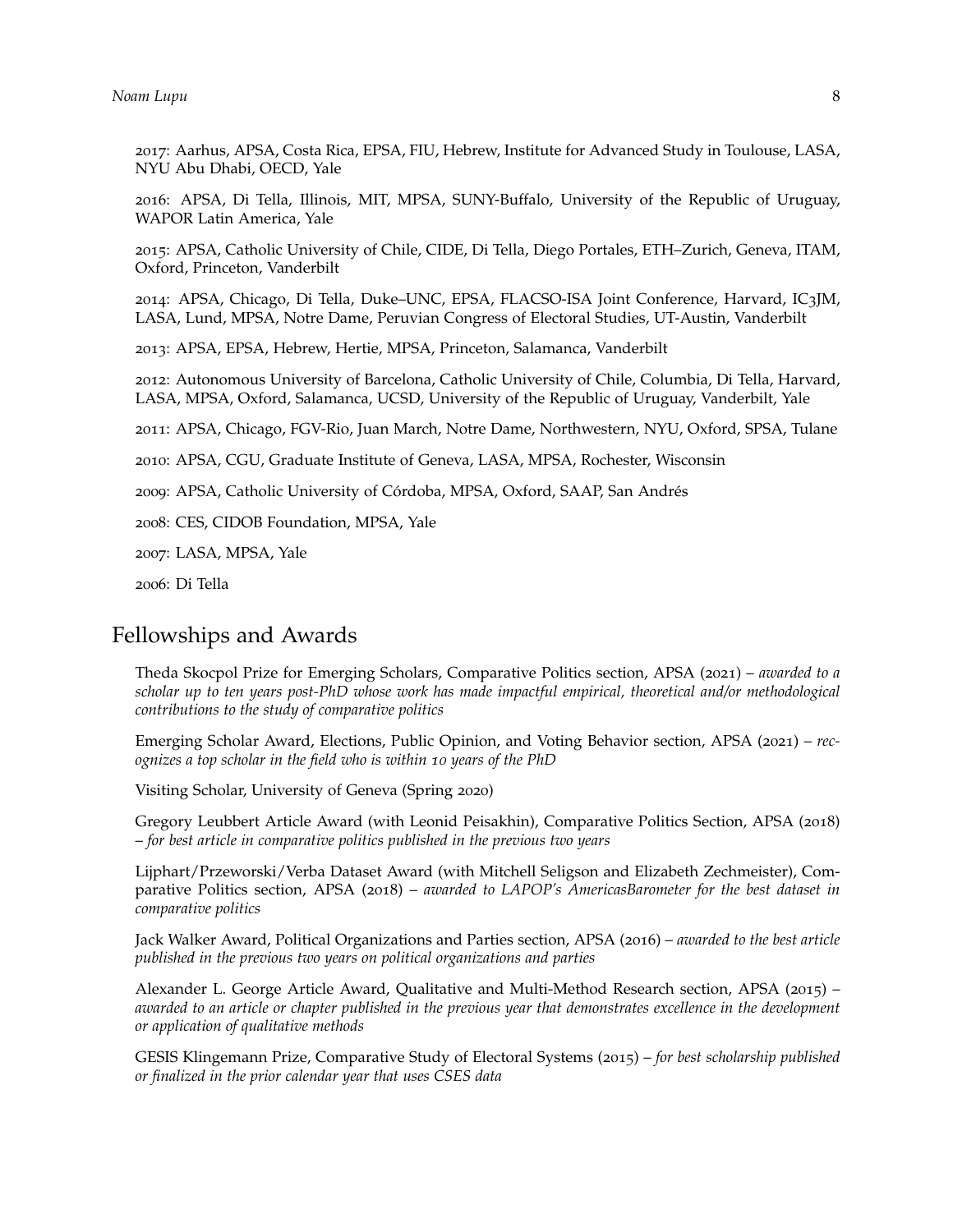Emerging Scholar Award, Political Organizations and Parties section, APSA (2014) – *awarded annually to a scholar within five years of receiving a Ph.D.*

Sage Paper Award (with Nicholas Carnes), Comparative Politics section, APSA (2013) – *for best paper in comparative politics scheduled to be presented at the 2012 Annual Meeting of the American Political Science Association*

Trice Faculty Scholar, University of Wisconsin-Madison (2013–2016)

Gabriel A. Almond Award, APSA (2012) – *for best dissertation in comparative politics completed in the previous two years*

Juan Linz Prize, Comparative Democratization section, APSA (2012) – *for best dissertation in the study of democracy completed in the previous two years*

Best Paper Award, Political Institutions section, LASA (2012) – *for best paper on Latin American politics presented at the 2010 International Congress of the Latin American Studies Association*

Sage Paper Award, Honorable Mention (with Jonas Pontusson), Comparative Politics section, APSA (2011) – *for best paper in comparative politics presented at the 2010 Annual Meeting of the American Political Science Association*

Porter Ogden Jacobus Fellowship, Princeton University (2010–11) – *awarded annually to one advanced PhD student in social sciences showing exceptional promise*

Patricia Lynn Baker Prize, University of Chicago (2005) – *for best graduate student paper addressing social inequality*

Honorable Mention, National Science Foundation Graduate Research Fellowship (2004)

Charles Hayden Memorial Scholarship, Columbia University (1998–99)

### Grants

Democracy Indicators Monitoring Survey 3 (with Elizabeth J. Zechmeister), USAID \$10M (2019-2024)

LAPOP Lab grants (with Elizabeth J. Zechmeister) include Inter-American Development, USAID, and World Bank (\$1M in 2018, \$200K in 2019, \$750K in 2020, \$15K in 2021)

Research Award for Social Science and Misinformation (with Alberto Simpser and Elizabeth J. Zechmeister), WhatsApp \$50,000 (2018)

Global Engagement and Research Micro-Grant, Vanderbilt University (2018)

Office of Equity, Diversity, and Inclusion Seed Grant, Vanderbilt University (2017)

Graduate School Fall Research Competition Grant, University of Wisconsin-Madison (2013, 2014, 2015)

LACIS Nave Faculty Publication Supplement, University of Wisconsin-Madison (2014)

Graduate Research Grant, Mamdouha S. Bobst Center for Peace and Justice, Princeton University (Spring 2009, Fall 2009)

Graduate Research Grant, Princeton Laboratory for Experimental Social Science, Princeton University (2009)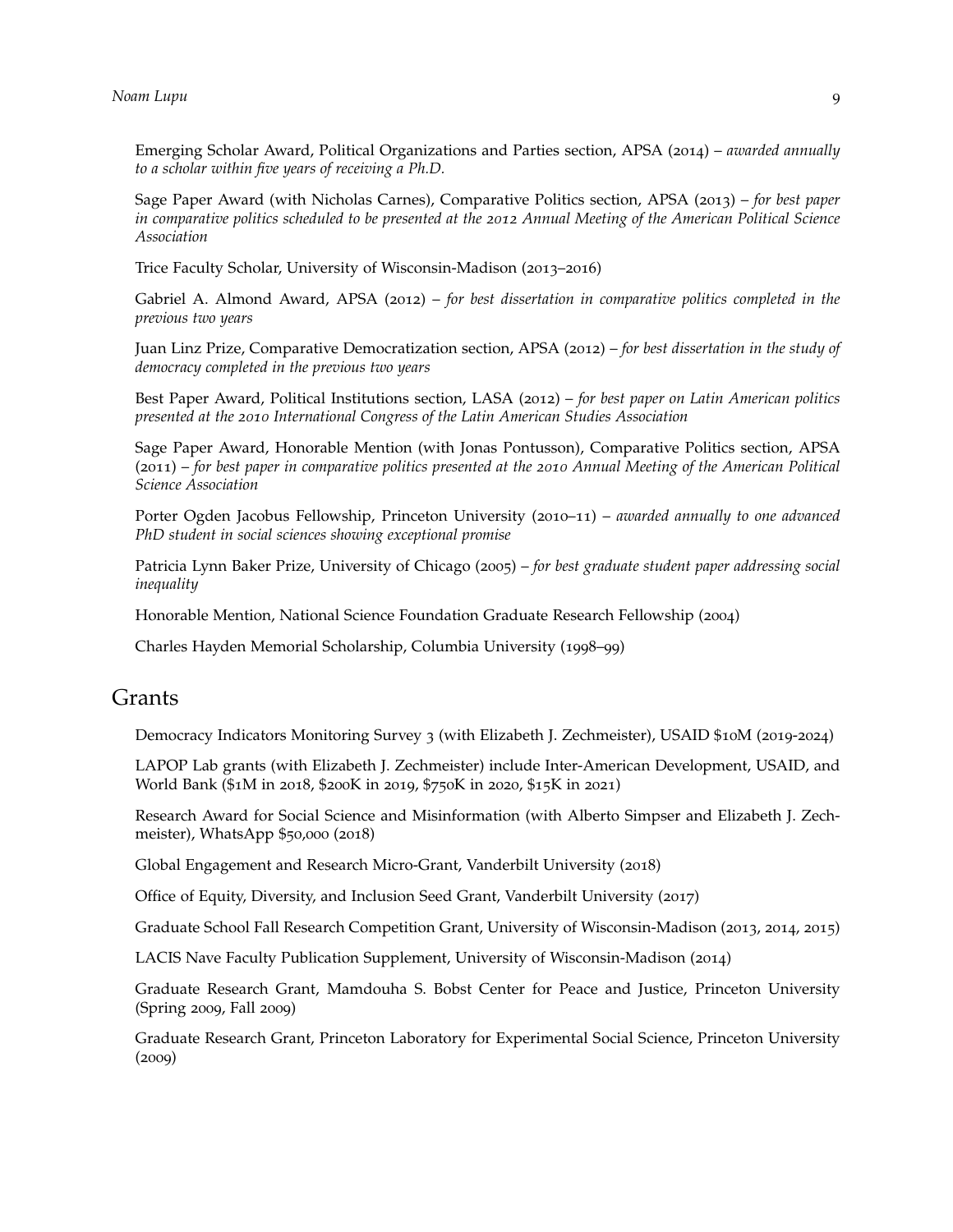Summer Research Grant, Princeton Institute for International and Regional Studies, Princeton University (2007, 2009, 2010)

Summer Research Grant, Program in Latin American Studies, Princeton University (2007, 2008, 2009, 2010)

## **Teaching**

*Graduate*: Causal Inference and Experimental Methods, Comparative Political Behavior, Comparative Political Parties, Comparative Politics, Political Violence, Survey Research Methods

*Undergraduate*: Comparative Political Parties, Introduction to Comparative Politics, Latin American Politics, Public Opinion and Democracy

*Short courses*: Experimental Methods, Political Parties in Latin America, Survey Research Methods

## Professional Service

### *Vanderbilt University*

Department:

Coordinator, Comparative Politics Workshop, 2016–17, 2017–18, 2018–19, 2020–21, 2021–22, 2022–23 Emerging Scholars Program Steering Committee, 2018–19 (chair) Hiring Priorities Committee, 2016–17 Nominations Committee, 2017–18 Placement Director, 2020–21 Review Committee, 2016–17 (x2), 2020–21 (chair), 2021–22 Search Committee, 2017–18, 2018–19 (chair), 2021–22 Working Group on Politics, Race, and Student Engagement, 2020–21, 2021–22 Center for Latin American, Caribbean, and Latinx Studies: Bridge Program Executive Committee, 2019–20

Selection Committee, 2018–19

Summer Awards Committee, 2021–22

College of Arts and Science:

Junior Advisory Review Committee, 2017–18

University:

Discovery Grant Review Subcommittee, 2016–17, 2017–18 (chair), 2018–19 LSO Review Committee, 2020–22 Research IT Working Group, 2016–17, 2017–18 Research IT Faculty Advisory Committee, 2018–19, 2020–21, 2021–22 Scaling Success Grant Review, 2021–22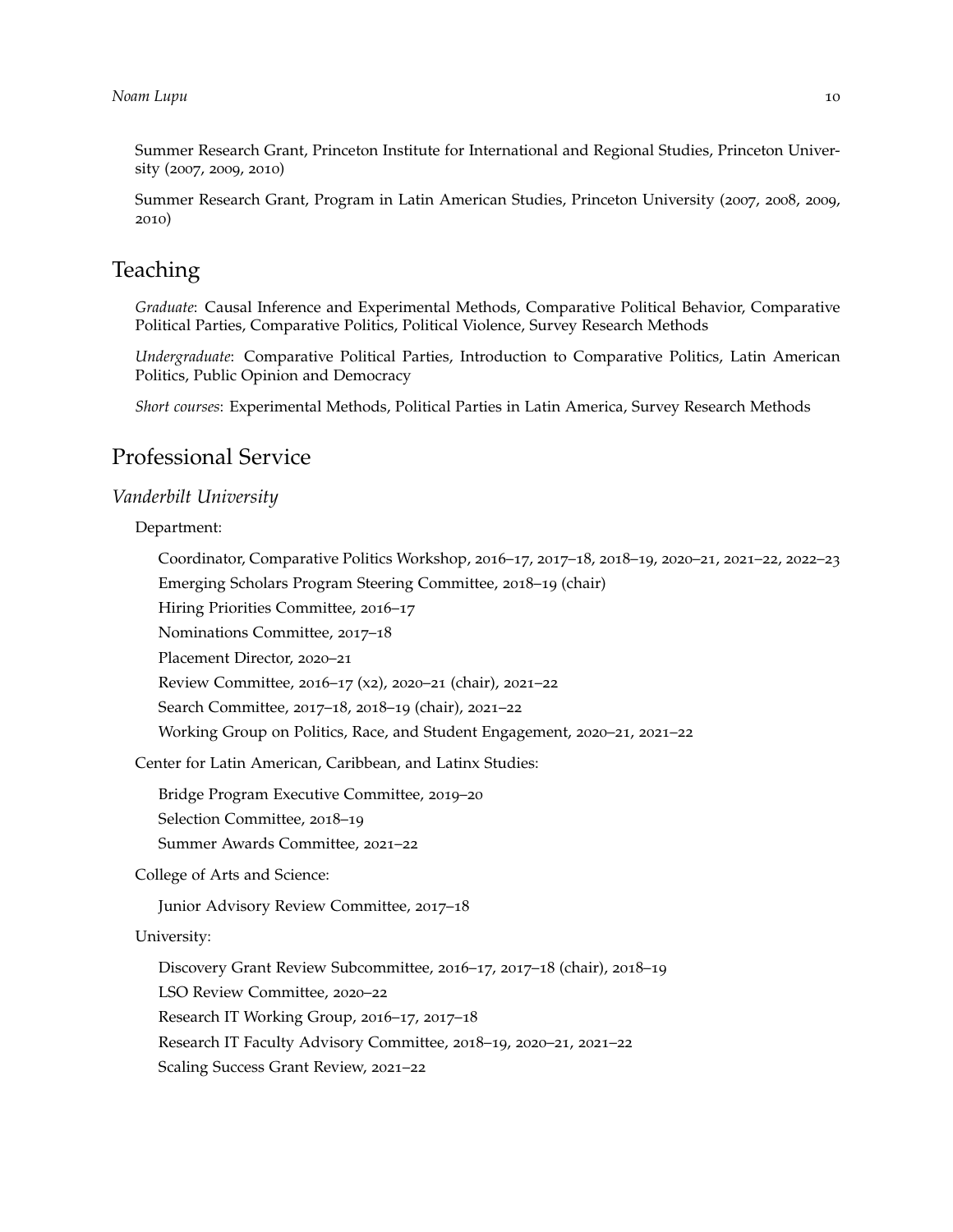### *Noam Lupu* 11

*University of Wisconsin-Madison*

Coordinator, Comparative Politics Colloquium, 2015–16

Coordinator, Political Economy Colloquium, 2014–15, 2015–16

Coordinator, Experimental Politics Workshop, 2013–14, 2014–15, 2015–16

#### *Professional Associations*

Executive Committee and Nominating Committee (chair), Class and Inequality section, APSA, 2021– 2023

Executive Council and Nominations Committee, Elections, Public Opinion, and Voting Behavior section, APSA, 2021–2023

Luebbert Book Prize Committee, Comparative Politics section, APSA, 2022

Track Co-Chair, Political Institutions, LASA, 2022

Nominations Committee for the Election of Officers, MPSA, 2021

Warren Miller Prize Committee (chair), Elections, Public Opinion, and Voting Behavior section, APSA, 2020

Juan Linz Dissertation Award Committee, Comparative Democratization section, APSA, 2019

Luebbert Article Prize Committee (chair), Comparative Politics section, APSA, 2019

Executive Council, Political Organizations and Parties section, APSA, 2017–19

Best Paper Award Committee (chair), Political Organizations and Parties section, APSA, 2018

Sage Paper Award Committee (chair), Comparative Politics section, APSA, 2014

Juan Linz Dissertation Award Committee, Comparative Democratization section, APSA, 2014

Best Paper Award Committee, Political Institutions section, LASA, 2013

Section Chair, Latin American and Caribbean Politics, MPSA, 2013

### *Invited Discussant*

American Political Science Association: 2013, 2014, 2015, 2017, 2018, 2020, 2021, 2022

European Political Science Association: 2014, 2017, 2021

Historical Political Economy Workshop: 2020

International Studies Association: 2022

Midwest Political Science Association: 2009, 2011, 2012, 2013, 2014, 2016

Midwest Workshop in Empirical Political Science: 2019, 2020

Latin American Studies Association: 2012, 2014, 2015, 2016, 2019, 2021

Montreal Workshop on Voting Experiments: 2014

Southeast Latin American Behavior Conference: 2017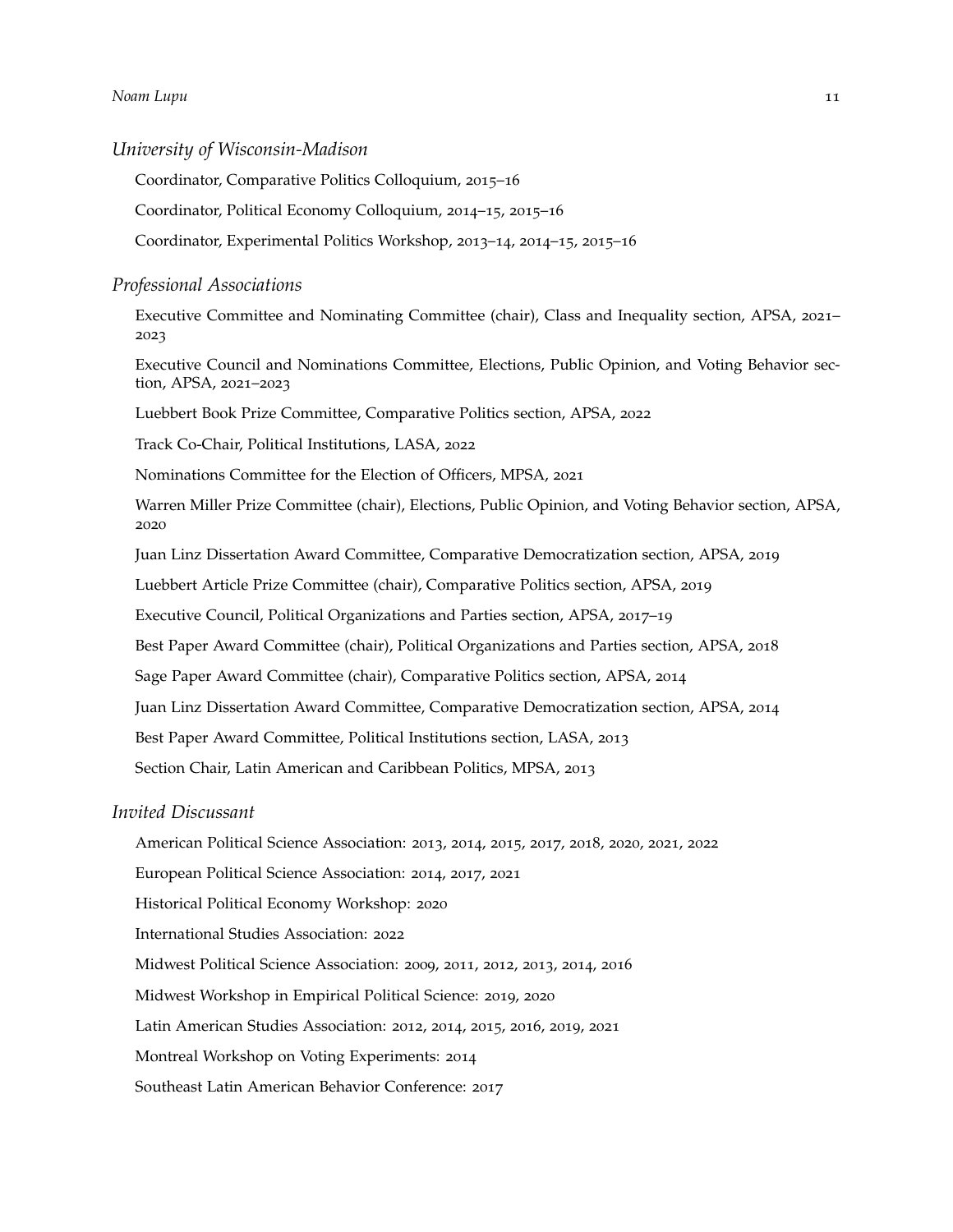Southern Working Group in Empirical Political Science: 2020

Book workshops: Didi Kuo (Stanford, 2022); Cameron Sells (Tulane, 2022); Mathias Poertner (Texas A&M, 2020); Sarah Z. Daly (Columbia, 2019); Luis Schiumerini (Oxford, 2017); Scott Mainwaring (Notre Dame, 2015)

#### *Conferences Organized*

Unequal Democracies: Public Policy, Responsiveness, and Redistribution in an Era of Rising Economic Inequality (with Jonas Pontusson), Vanderbilt University, 2021

Unequal Representation and its Underlying Mechanisms (with Brian Burgoon, Jonas Pontusson, and Wouter Schakel), University of Amsterdam, 2019

Midwest Workshop in Empirical Political Science (with Tariq Thachil), Vanderbilt University, 2019

Campaigns and Voters in Developing Democracies: Argentina in Comparative Perspective (with Virginia Oliveros and Luis Schiumerini), Tulane University, 2016

Parties and Partisans: Explaining Continuity and Change in Party Systems, Juan March Institute, 2013

Political Parties and Uncertainty in New Democracies (with Rachel Beatty Riedl), Princeton University, 2011

Political Parties in the Developing World (with Rachel Beatty Riedl), Princeton University, 2010

#### *Board Memberships*

Advisory Group, OECD Survey on Drivers of Trust in Public Institution

USAID Research Technical Assistance Center Consortium, NORC

Latin America Regional Advisory Committee, Social Science One

International Advisory Board, Unequal Democracies, University of Geneva

Argentina Coordinator, Comparative Study of Electoral Systems

Leader, Tennessee Chapter, Scholars Strategy Network, 2020–present

Leader, Madison Chapter, Scholars Strategy Network, 2014–2016

#### *Journals*

*Advances in Political Psychology*, Editorial Board, 2020–present *Frontiers in Political Science*, Review Editor, 2021–present *Frontiers in Research Metrics and Analytics*, Review Editor, 2021–present *Política y Gobierno*, Editorial Board, 2019–present *PLOS One*, Academic Editor, 2020–present *Revista Latinoamericana de Opinión Pública*, Academic Committee, 2021–present *American Journal of Political Science*, Editorial Board, 2016–2019 *Journal of Politics*, Editorial Board, 2017–2018 *Political Behavior*, Editorial Board, 2017–2018